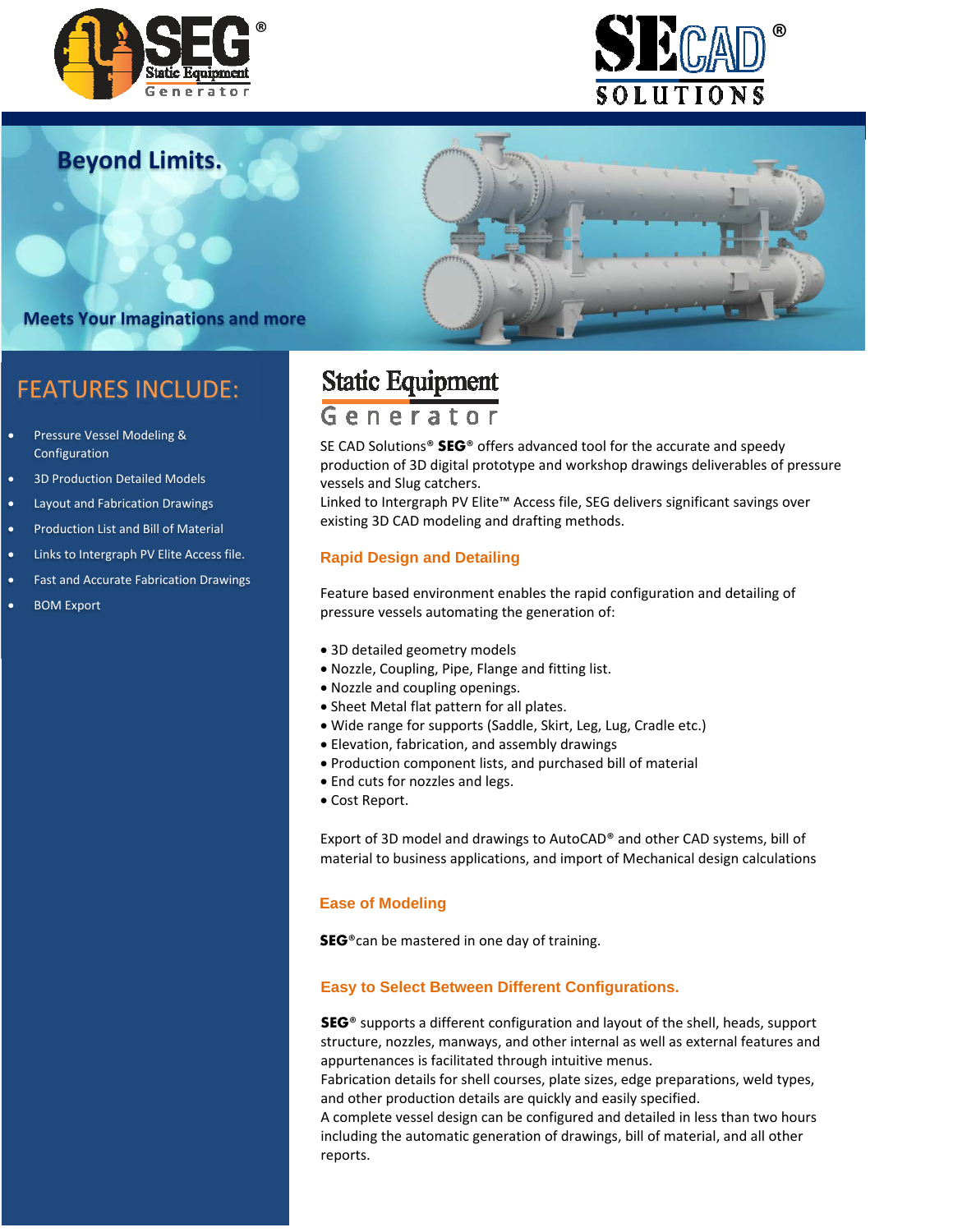# Vessel Designs and Configurations

**SEG® supports a wide range of vessel designs and configurations**

- **Horizontal, Sloped and Vertical vessels with multi sectional shells with different diameters and concentric or eccentric transitional sections. Various supports including saddles Skirt, Lug and legs are provided.**
- **Columns with multi sectional shells with different diameters and transitional sections.**
- **Vessels with half pipe jackets and coil on shells.**

# Internal and External Appurtenances

**SEG® supports a wide range of appurtenance features and configurations**

- **Internal components including tray rings, baffles, Deflector, and other features.**
- **External components including lugs, clips, and vacuum rings.**
- **Opening closure, Manways, Agitator and Couplings attached to shells and heads.**
- **Nozzles with Tee, flanges, elbows, reinforcement pads, insert pads, and other attachments and configurations.**

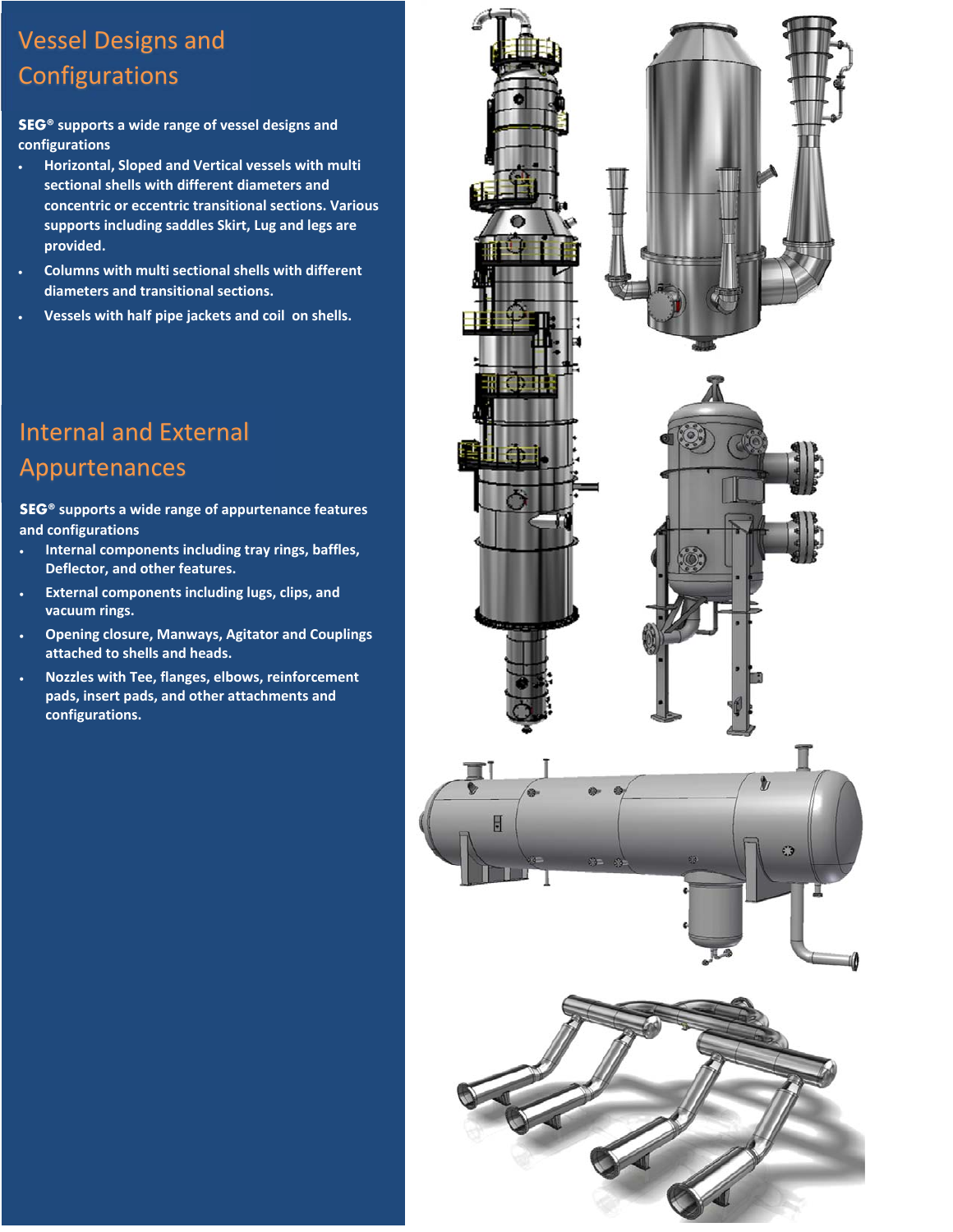



#### $-80.8$ E = FOA 2







# Editing and Modification

**Because model can be connected to Intergraph PV Elite™ Access file, modification or editing due to changes in the 3D model is instantly reflected in the fabrication drawing and the BOM.**

## Project Data

- **SEG® supports Creating more than one equipment inside current project with the ability to define project Job No., Location customer and more.**
- **Defined data reflected automatically to parts, assemblies and drawings.**

## Design data

- **User can define his design data for each equipment, user can add more lines to this table and define units if require.**
- **Ability to export table to drawing and separet Excel sheet.**

## Tree Construction

**Easy steps to create the equipment items tree, which includes main equipment items and attachements, you can add supports, nozzles, lugs to each main item in current model.**

# Special interface for each item

**Variety of static equipment items gives you flexibility in modeling and makes you able to create wide range of equipments.**

- **Pressure Vessels.**
- **Towers, Large columns.**

 **Slug Cutcher Finger Type and vessel type. and more**

## Technical Specifications

- **Autodesk Inventor® 2014 (minimum).**
- **Microsoft® Windows® <sup>7</sup> or higher® (minimum)**.
- **Microsoft® Office® 2013 (minimum).**
- **AccessDatabaseEngine\_X64.**